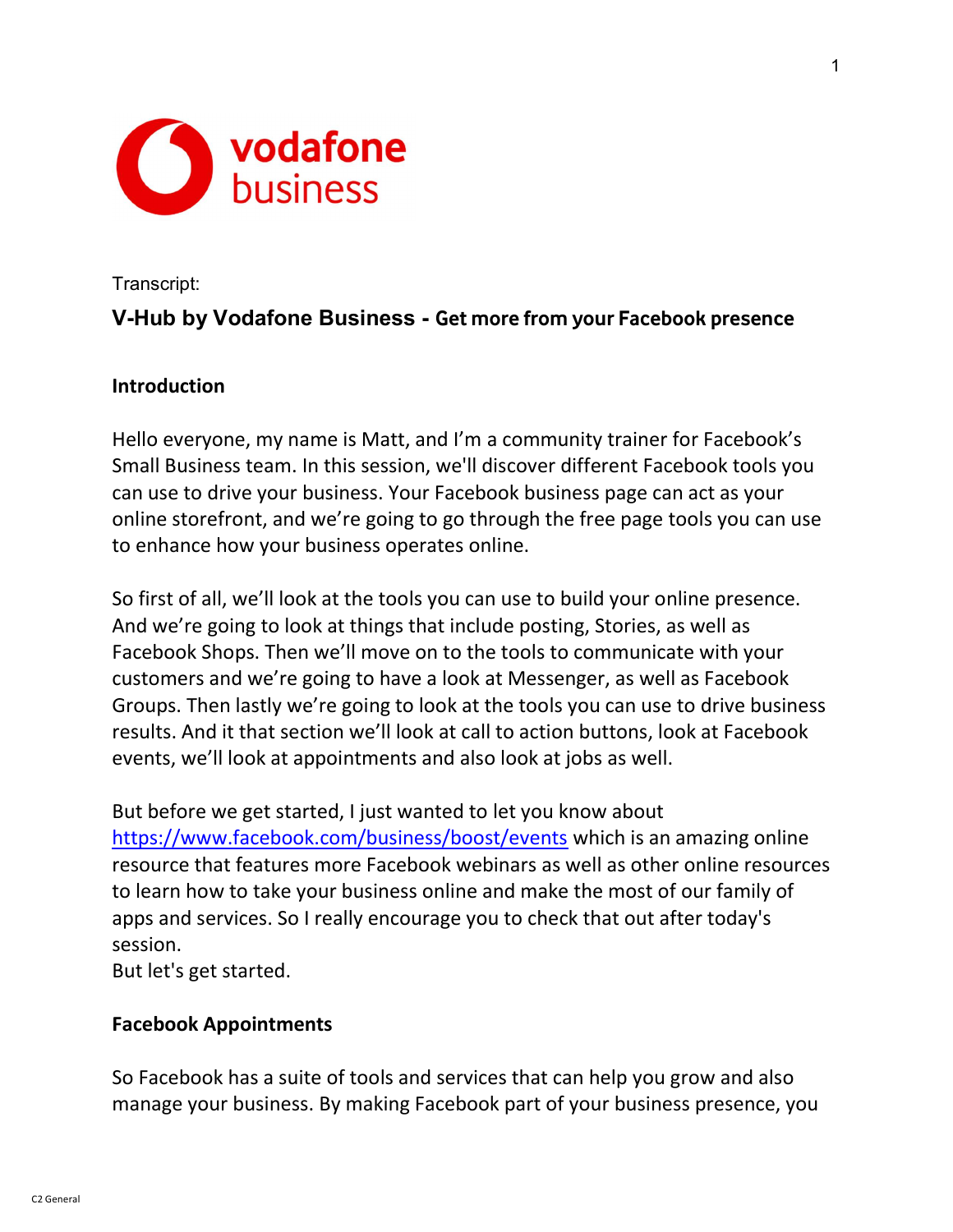can leverage these tools and tap into more than two billion people using Facebook daily. Let's take a look at an example of a small business doing just that so Igor's Proper Barbers are based in the Midlands in England and back in 2017 Igor discovered Appointments on Facebook. So that's a tool that lets customers request bookings through a business page on Facebook. Now Igor was really confident that his customers would adopt Facebook Appointments because first of all it was really convenient and he knew that most of his customers were already on the platform as well. Igor also knew that he had a strong reputation and this was supported by his five-star rating reviews, which he found out on Facebook, and it meant that his loyal client base would be happy to get on board when he made this request.

So all of this information is posted on Igor's page, so visitors can easily see upcoming availability, along with seeing pricing for each of the service that he offers, and clients simply pick their desired service and an appointment time. Then Igor's calendar is automatically updated on his page. Customers can also opt in to have their booking appear on their own calendars as well, so it keeps them up to date so they are not going to miss that appointment. And using Appointments has helped Igor trim about 15 minutes from the time spent on each booking, and what that means, is he has more time to devote to his customers. By June 2019, nearly all of Igor's bookings were being made with Appointments, and Igor asked customers who called the shop to send their appointment requests via Messenger so making use of another one of our tools as well.

So now we've heard a real life example let's take a look at the tools that can help you build your online presence on Facebook. And we're going to start by covering posts and then moving on to Facebook stories.

## Facebook posts

So posting on your business page is a great way to let your customers and your fans know what your business is up to. Ways to keep your customers interested and engaged include posting about relevant industry information, letting your customers know about product updates, or letting them know about future events you might be holding.

So as you can see on the screen, Jasper's boutique have used a photo post to start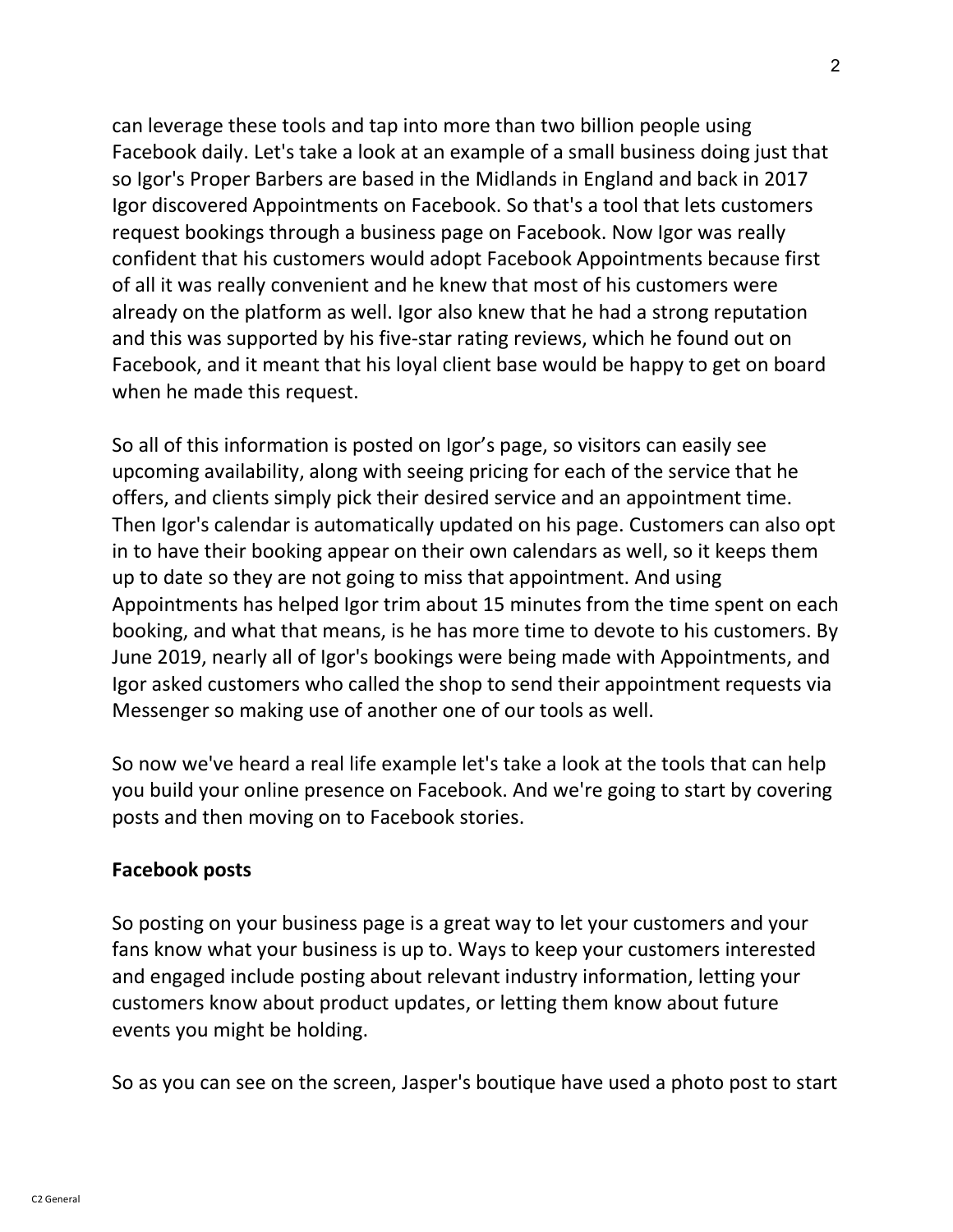showcasing their spring clothing and accessories. So anyone who visits your page should see a post that is both recent and meaningful. And if you're frequently active then you're more likely to get engagement with the post that you're putting on there. For example, people are more likely to like that content and start commenting beneath it as well. Now older expired posts could imply your business isn't active or isn't really investing the time to drive business value on the page, so you need to make that content really relatable to your audience, and that's going to allow them to connect with whatever you put up there. So when potential customers see that you're posting content that matters to them, they can be more likely to be fans of your page and trust in your business. They can see it's up to date, they can see it's relevant to them, and they're going to get involved. So as you can see on the screen, Jasper's boutique is offering one-to-one style consultations, so there's a clear action to take if you're interested in this post and by booking appointment, that's going to drive engagement, but also give business value as well. And you can post text, you can post images, and you can post videos. And you can even schedule your posts to have them appear at a certain time that you choose. So maybe you want to post it right now, but you want it to be posted in a week's time.

And we've got some best practices around making your posts more engaging. So firstly, use high quality creatives that people will be more likely to pause on and interact with. So simple things like getting near natural light can really brighten up a shot, even if you're just shooting that with your camera phone, it doesn't need to be professional. Also, make those posts actionable, so you know your audience are going to have something to do once they see that post, so maybe it's clicking through to your website, maybe you've asked a question that they need to answer. Also think about your audience and what kind of posts appeal to them. What are they likely to engage with? So the Jasper's market example we just saw is a great example of this, and you know they thought about the needs of their audience, about setting up those one-to-one consultations. Really think about those people who are interacting with your page.

Next, keep posts simple, but also attractive, offering too much content can make your posts overwhelming or messy, and you've got to remember people scroll through their feeds at high pace, so you need to get across your message in a concise way to really grab their attention and stand out. Along with this, we encourage you to pin significant posts as they're going to appear at the top of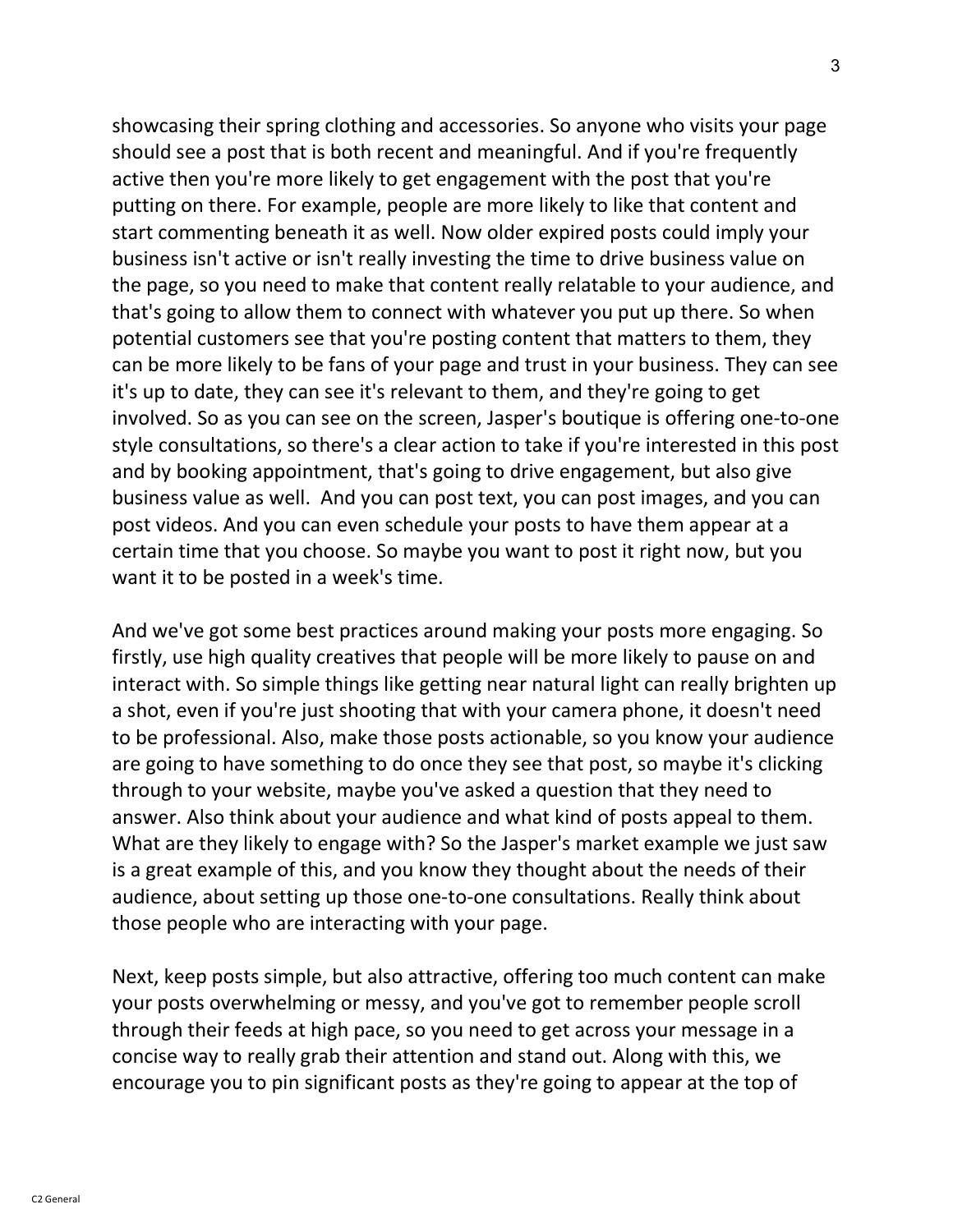your page, so that means every time somebody visits your page it's going to be the first thing that they see. So this could be to drive attendance to an event you're running, or maybe you want to let people know about a great exclusive offer that you're running at that time, so it's going to get more eyeballs on that post and drive more engagement to it.

Another top tip is to like and respond to comments, so show your page fans that you really appreciate their engagement. Again this is going to help build out that sense of community on your page as well.

### Facebook Stories

Next we're going to move on to Stories on Facebook. So Stories allow you to share photos and videos with your friends and followers that are only going to be available to that selected audience for 24 hours. So you can use Stories to really humanise your business so give that personal peek into the everyday operations that, behind the scenes, feel. For example one thing that you could do is you could give control of your account to a different employee so your audience can get to know different members of your business, so when they do eventually come into store, they'll see a friendly or familiar face. I'm going to walk through the steps of how to share a photo or video to your page's story.

So first of all, go to your page and click on the plus icon on your page's profile picture. So on mobile, tap the plus icon to take a photo or tap and hold record for a video. Now, you can upload photos and videos and you can add stickers as well as text and drawings, as well as effects to the story to bring it to life. You can also save it and come back to it later, and once you're done, click share now to finish.

When creating stories there's a few things that you want to keep in mind. Again, grabbing people's attention is key, and there's so much content out there, so using contrasting colours, vivid backgrounds and captions or overlays can really make your story post stand out. Now, when people see a story they are expecting photos or a short video clip. So be sure to make that impression instantaneously. And using text in your stories - especially if you use a video - is really key, especially if somebody's watching it without their sound turned on. So this makes sure that you can still get across that message, and really keeps that video impactful even with no sound. So keeping those stories short and sweet - that's what people come to expect - to add that urgency around them because they fly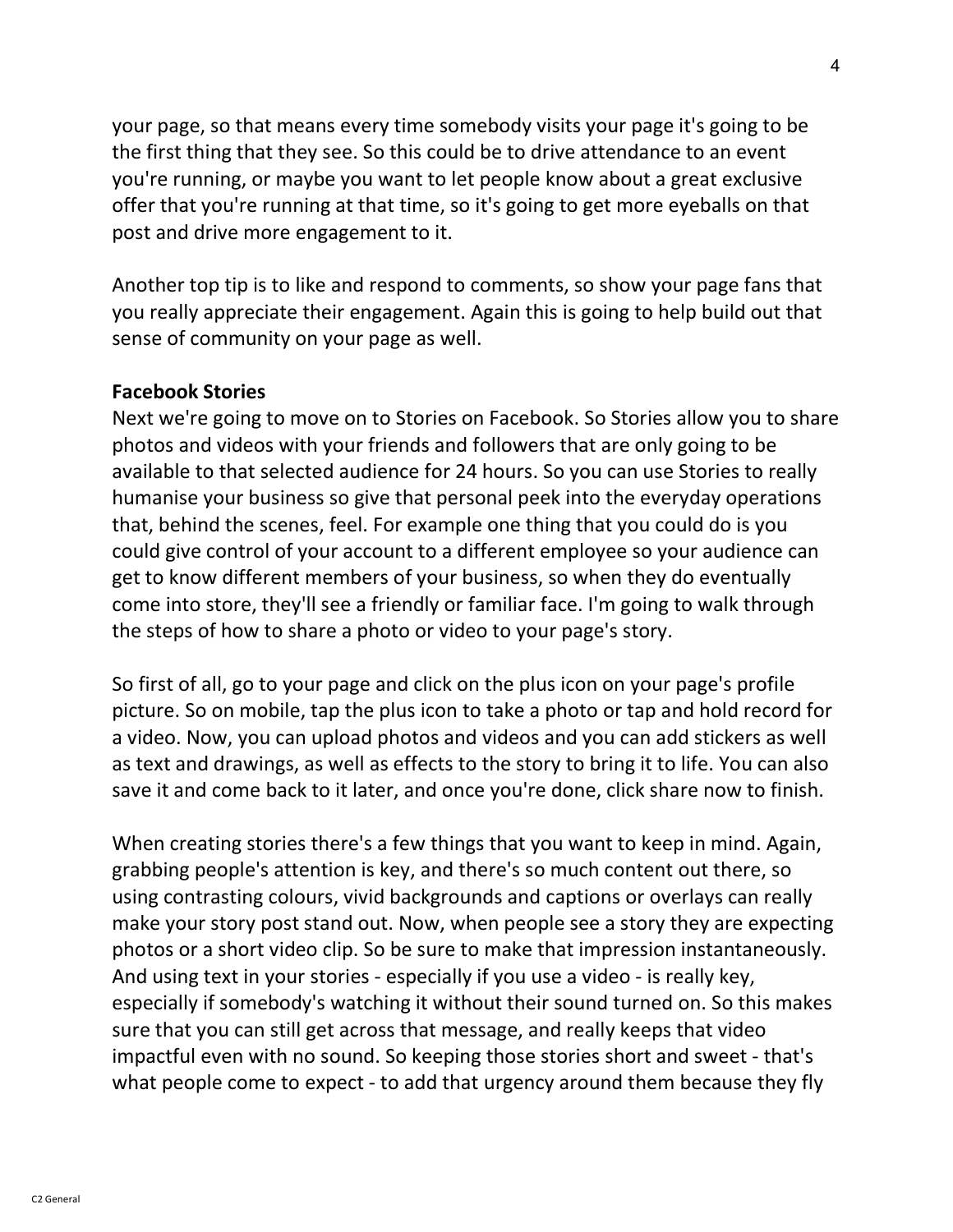through their stories at a high pace. Another thing to keep in mind is to keep that content fun, spontaneous and maybe you've got a time limited sale, or deals that you have on with your business, make sure that people are seeing that product and want to act on it. And lastly, play with some native elements, so add in text polls, stickers or emojis, or maybe even use Boomerang to enhance your story. So Boomerang's great because it adds movement and captures the attention. And for those of you that aren't familiar, what Boomerang is, it's a fast burst of photos played forward and backwards on a loop, so you may have come across it when you're using Instagram, or you can download Boomerang for free from the App Store.

### Facebook Messenger

Now once you've established your online presence with Facebook, you'll need to make meaningful connections with your customers and other businesses. So, as well as posting, you're going to think about communicating with your customers and there's two Facebook tools specifically dedicated to making and strengthening these connections. I'm going to talk through Messenger and we're going to talk through Groups to provide unique ways to connect with your audience.

Now, Facebook Messenger lets you instantly reach and respond to your customers. A research shows that 56% of people would rather message with a business than call customer service. So based on this, it's not surprising that each month people and businesses are exchanging over 20 billion messages on Messenger. Now it's important to note to turn on page messaging to start allowing customers to message you - so that's on your business page - and once you've done that there are some features that you can use to really make Messenger work best for you.

So first of all, we're going to look through instant replies and they're sent automatically to people who message your business for the very first time. So you can set up instant replies from your inbox. What you need to do is select instant replies, then craft your automatic message. So this can be really helpful if you've received messages after business hours and you want people to know that you've really received their message, however you can't reply right away, so it's going to help manage their expectation.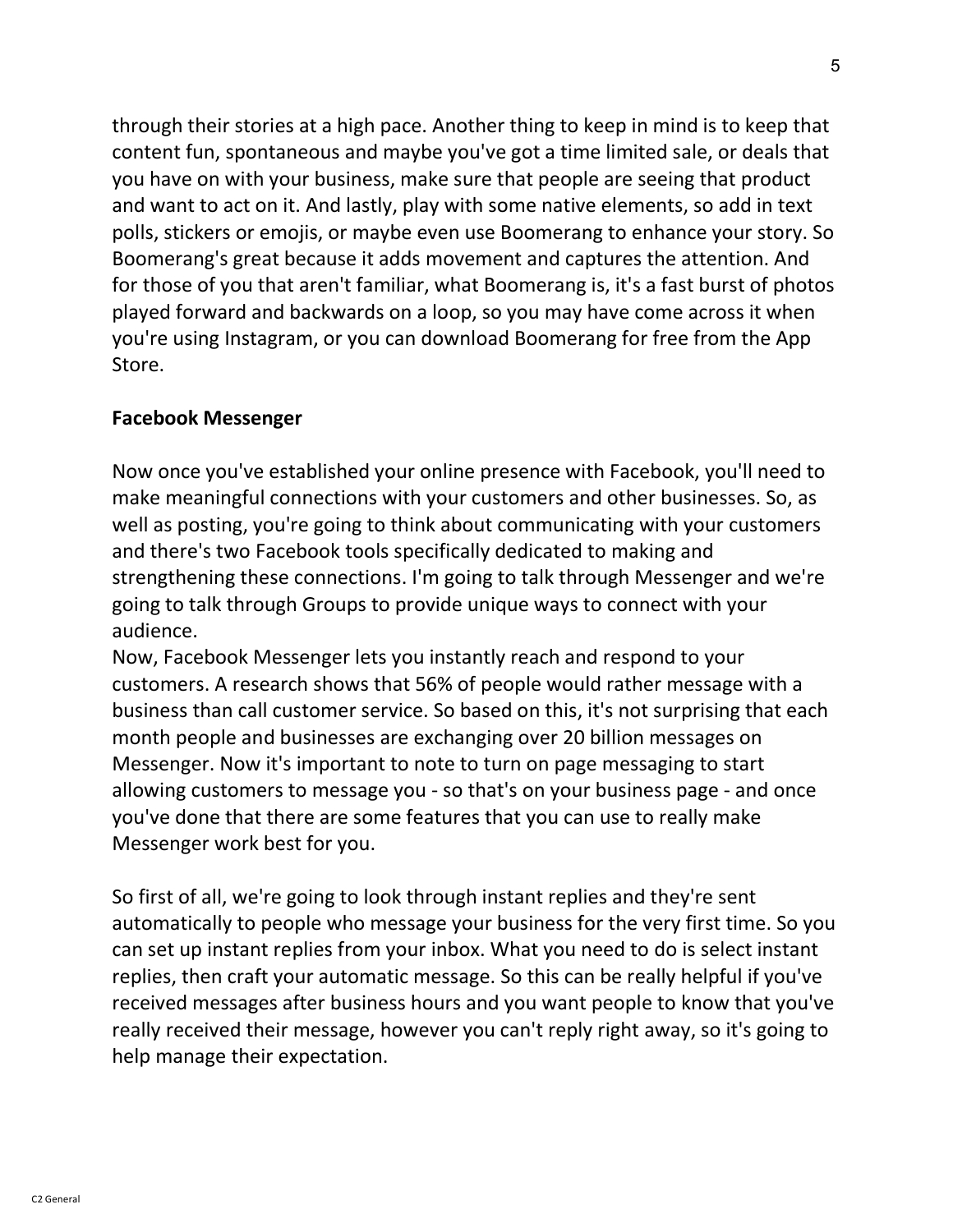It's also important to show your customers that you really care about them and start the relationship by messaging customers thanking them before you're able to actually do that when you respond to them personally. So you can set up an Away Message and these are really helpful for letting people know when they can expect a response from you and also direct them to find other information when you're not actually on the other end to actually speak to them and continue that conversation with them. One of the many benefits of the Away Message is your responsiveness score is not affected when you're unable to send a personal message to that customer right away. So your pages response rate and response time measure how quickly and how consistently you and other people who manage your page actually respond to the messages that you're going to be receiving. So if you have a really high response rate and a really fast response time, people who visit your page are going to see a Very responsive to messages badge on that page.

### Facebook Groups

Now, another way of communicating with your customers is by using Facebook Groups. And these have become a really important part of building and forming online communities. So along with business pages you can create or join a group for your business. To create or join a group for your business you first have to have a business page set up. Your business group is going to allow you to discuss shared interests with people who are going to be most passionate and most interested about your product, or about the service that you offer. As the group creator, you have the ability to manage and also control member access to your business group.

Before you start a group of your own, you should really think strategically about what you - and also - what your audience should gain from the group experience. So for example: what audience do you actually want to reach? So is it a certain section of that typical follower base that you have, or do you want to reserve for the most loyal and engaged customers. Also, think about the goal for your group. Do you want to generate discussion around a key topic related to your business, or maybe you want to create exclusive content for those subscribers to really make them stand out and feel special.

Also, think about how you're going to manage success on your page, so that's considering your business, and also the experience for your audience. So this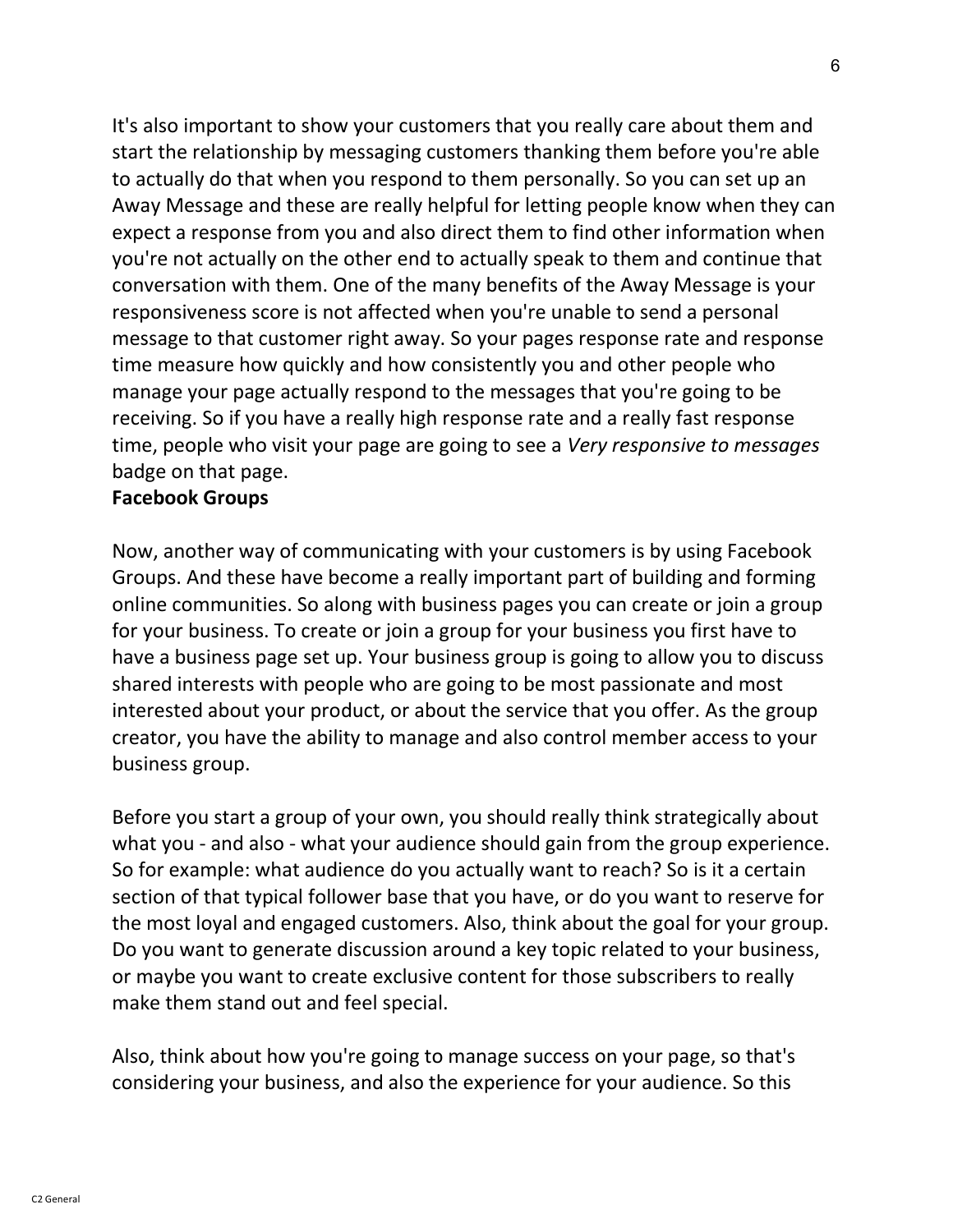could be driven by the amount of interaction on your page that members are starting, or maybe you have metrics related to the different initiatives started due to the conversations that have taken place on that group. So if you set up an event because of a discussion that's happened on the group, or maybe a product has been brought out, we've amended a service based on what those people are telling you about your business.

And groups help create conversations that are less about your brand, and again, more around the shared interest of the people in that group. So it's all around community, you want to build a vibrant space around part of your business that people can really come together over. So maybe you're a sports brand and you have a group for runners. Or maybe you're a bakery and you have a group for people to share their favourite recipes. Just think about your business and think about an aspect of it that people can really get around. They also provide a really great space for people to connect. They can have conversations with your customers in a really safe space to talk. As page admin, you can control who joins the group with membership approvals, and also set standards that members need to keep to.

It's important to engage with and also learn about what matters to your community. This is going to allow you to better understand your audience and what they care about most. So be sure to ask for feedback, observe their conversations that is going on with each other, and also use Group Insights to measure the activity and the engagement that's taking place on that group. So these conversations give you insight into what matters most to them and they can help tailor how you use Facebook and how you can inform business decisions that you're making.

Just another quick reminder: please visit facebook.com/business/boost/events to explore the rest of this series where you'll find more information about best practices for Facebook groups along with much more learning material for free.

So now we've covered Facebook tools that help businesses create an online presence, and also tools that help businesses make meaningful connections. We're now going to talk about tools that help drive business results. So in this section you're going to learn about first of all, Facebook Shops, then we're going to move through and talk about call to action buttons, and really driving those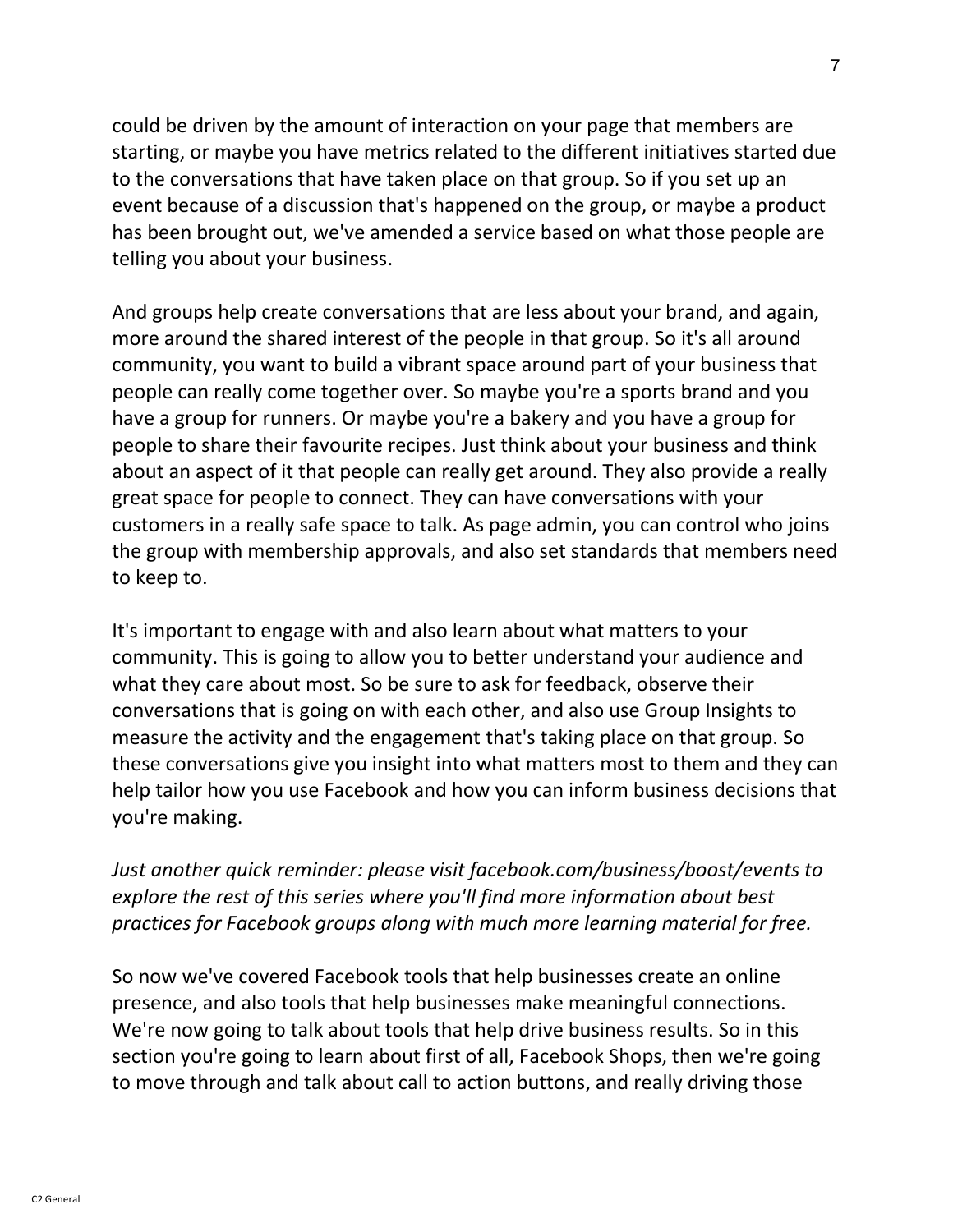actions from your customers, then we're going to look at events followed by appointments and lastly we're going to finish on Facebook Jobs.

#### Facebook Shops

On your Facebook business page you can add a shop. And your shop provides you with a space to list products that you're selling and connect with more customers on Facebook. Shops are great for businesses selling apparel, accessories or other products, that's the key. And there's some requirements if you want to have a Facebook shop that you're going to have to meet. And some of these include first of all - selling physical items, you've also got to agree to our merchant terms you can find more information on these online - and you need to be linked to a valid bank account. And there's a number of benefits of having a shop on your Facebook business page.

So firstly, there's no limit on how many products you can actually add on that shop. You can also organise these products into different collections. So this means, your customers can browse your shop by category making it really user friendly. Your customers can also message the shop on your page if they've got any questions around products, and along with this you can see views, clicks and purchases for each of your products. We're now going to walk through the steps for setting up a shop on Facebook.

So first of all, click the shop tab on your Facebook page. If you don't see this tab, you can change your page template to the shopping template and then click get started. Then you're going to fill in your currency, you're going to fill in your address, and also you're going to fill in your business email details for the Let's get started step, and then once you've done that click Next. Then select where your business is based, add some banking information around the Where we do business step, and then click Next or you can skip that for now. Then on the What do you sell step select the business category that you are and then click Next. Fill in your tax details and business representative information for the Get paid on Facebook step and then click Next again, and then fill in your preferred bank account details for the Link your bank step, then click Next. So on your Set Your preferences step, set up Shipping Options - you can also add your Return Policy and also Customer Service email. And once you've done all that click Finish.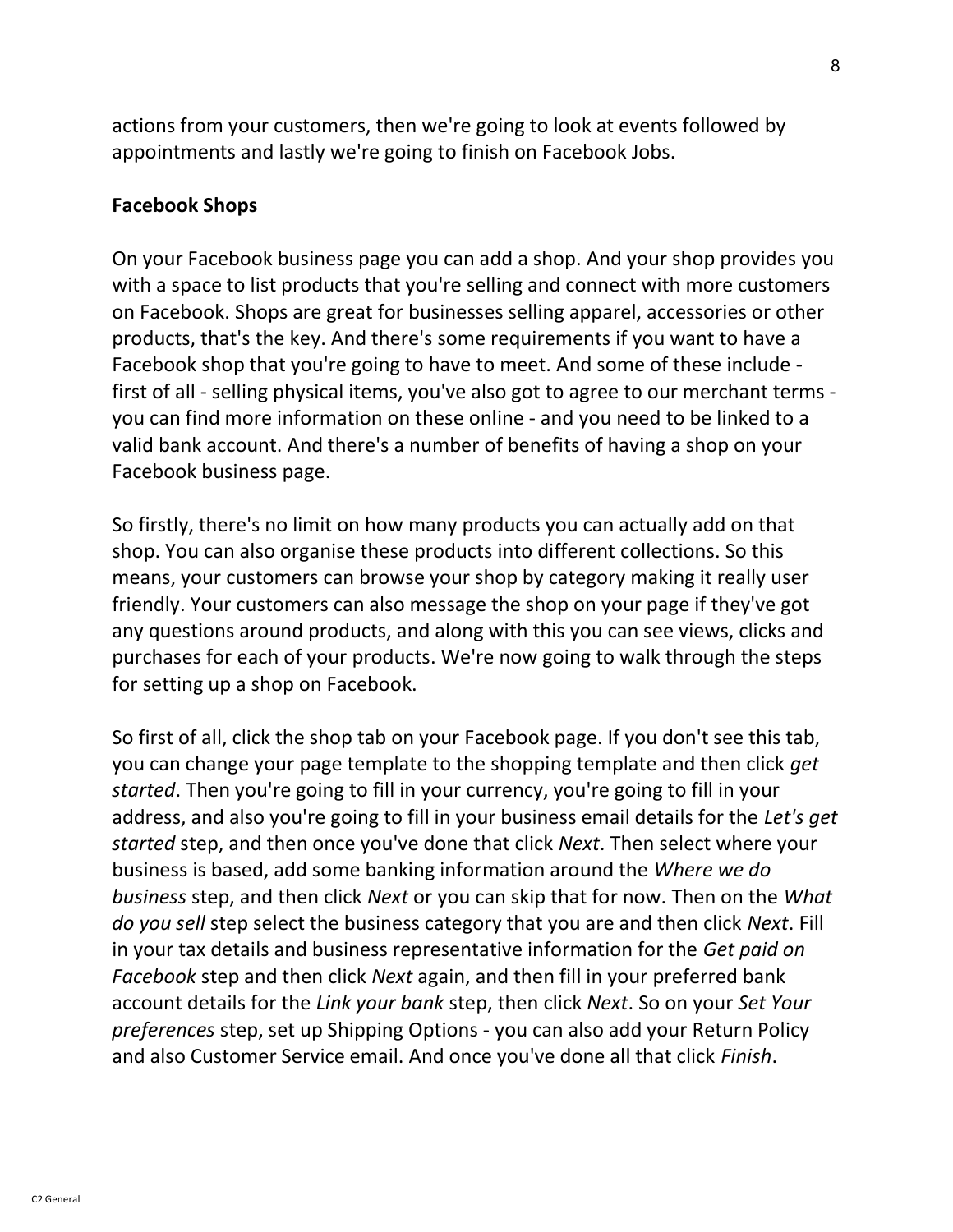Remember that you agree to our merchant terms when you add a shop, and your shop will appear on your Facebook page for your customers to see after you add at least one product and then that product gets approved onto the shop. So products from your shop may appear in Marketplace if they're eligible, and you can also use a Facebook shop to host products for shopping on Instagram as well. So that covers Facebook shops.

We're now going to move on to talking about call to action buttons. And a call to action button directs your page visitors to do something specific such as visit a website or maybe call your shop directly. So they're designed to bring businesses most important objectives to the very forefront of their Facebook presence and they can link to a destination on or off Facebook that aligns with your business goal. So think about the most important action to your business when somebody actually lands on your Facebook business page. What is that action that you want them to take, what's most valuable to you? And we've evolved our call to action buttons to help you drive measurable results from your page and that allows people to directly schedule with you, order, and also make purchases. So to do this you're going to choose a call to action button that's specific to your business objective and we're going to look through a few examples.

So service providers can use Book Now as a button to allow customers to book appointments with them, retailers can use the Shop Now button to let customers purchase directly from the shop section on their business page - or from their website as well - and restaurants can use the Call Now button and that's going to allow customers to place food orders. Think of hungry people, being really urgent to make that call to get that food as quickly as possible. Also think about what you want your customers to do when they visit your Facebook business page and then change that call to action button to suit your business best.

Now to add a call to action button to your page you'll need to be either an admin, an editor a moderator or an advertiser as a page role on your page. To add a call to action button to your page first of all, click the Add a button below the page's cover photo, select the button from the drop down menu and follow the onscreen instructions. Then, once you're done, click Finish.

### Facebook Events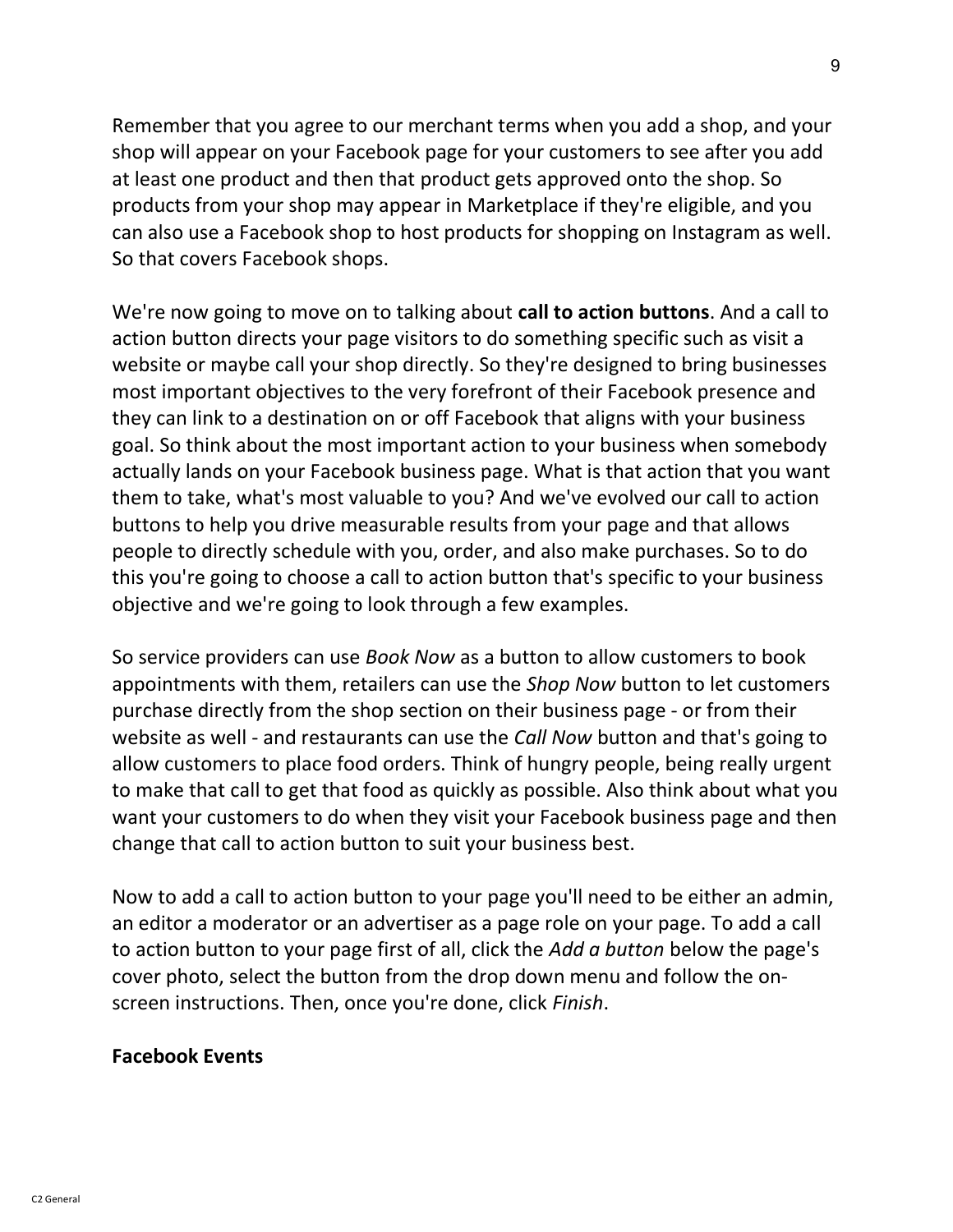Next we're going to move on and focus on events. And these allow you to organize and respond to gatherings using Facebook. You can create events for things like upcoming product releases, business promotions, sales events as well as fundraisers. And anybody can create an event on Facebook. So businesses and organisations can create these events directly from their Facebook business page, and we're going to talk through some of the benefits now. So first of all, Events are completely free to use and you can put your events directly in your customer's calendar if they select they're interested or that they're going to actually click they're going to your event. You can also attract potential customers to a specific gathering with a set date. Then you can manage and control access to the event or if you'd like, you can make that event public so people can spread it as far and wide as they want. Along with this, you can check whether people have RSVP'd and that's going to give you a clear idea of the numbers that you can expect, whether you need to drive promotions more or not, and then also easily follow up and share messages with people about your event using that event group. Now one thing you can do is set up a recurring event to save repeating and putting similar bits of information if you've got a series of events that you're running. And 700 million people use Facebook events every month and that really hammers home how they're a great tool to bring customers together.

To make your events more impactful you can consider using an element of special access or maybe exclusive offers. For example, you might host a preview sale for a new merchandise that you're bringing out, or you can offer those already connected to your page an incentive to maybe bring a friend with them to an event and then that's going to build new connections through their influence, and they're probably going to think of somebody that's going to be enjoying your business as well.

Now to create a public Facebook event on your computer from your news feed, first of all click Events in the left hand side of the menu, then click Create Event on the left hand side, click Create Public or Private Event, and anyone will be able to see your event and search for it even if they aren't your friends if you made it public. So once you've created a public event, you won't be able to change that to private later on, you need to make that decision there. Then put in some key details, like filling in the Event Name, the Location, Date/Time, and then add on a Description and that's something you can edit afterwards. Now, pull in some keywords about that public event so it can be better recommended to people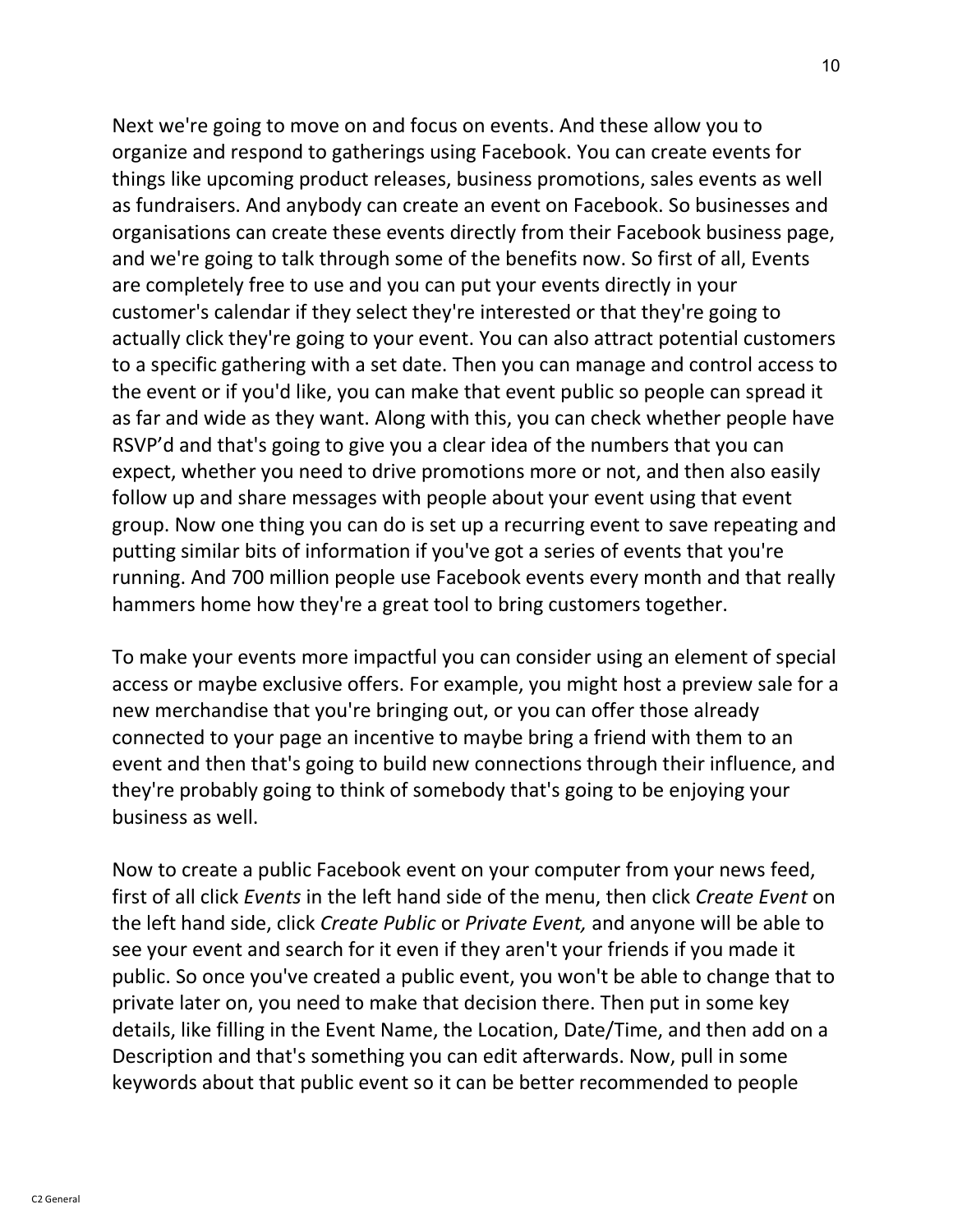who are going to be interested in that topic. So maybe keywords - if you're a restaurant - around a food festival. Then choose who can edit and post in your event and then you can click Create. So you'll be taken to your event where you can invite guests here you can upload photos, you can add a cover photo or video to you know add some engagement and then share posts and later edit event details if you wish.

Now to edit an existing event on your computer from your news feed click events in the left hand side menu, click Edit next to the name of your upcoming event, then change the Event Name, Location, time, Description or the co-hosts and then once you're happy with that then you can click save.

Now we're going to move on to Appointments and we've heard about them at the start of this video from Igor's Proper Barbers and they allow businesses to show the services they offer, display their availability, collect and manage requests for their appointments and keep track of their customers to communicate.

There are also partnerships and integrations that enable page admins to manage their calendar with whichever external scheduling service they feel best meets their needs. And there are three key steps to start accepting Appointments on Facebook. So first of all, set your availability. It's important to share these days and times that you're offering out as appointments so customers can see exactly when they can book that appointment. Next thing is: list your services. So show customers what services you offer to make scheduling really simple. So you could list services - in Igor's example - like a haircut, or maybe he offers manicures as well. Along with this you can customize reminders, so choose when you want to send your customers appointment reminders and then follow-ups. Plus we'll send you a message every time your page gets an appointment so you can see these appointments as they actually populate.

Now to make it easier for your customers to make appointments with you, you can also let your page do the scheduling for you. This is going to allow you to spend less time on back and forth conversations. It's a real benefit. So rather than spending time scheduling customer appointments in person or on the phone and sending out these reminders manually, you can focus on serving your customers when they actually come into your office or into your space. And these key benefits also include the ability to manage your appointments completely for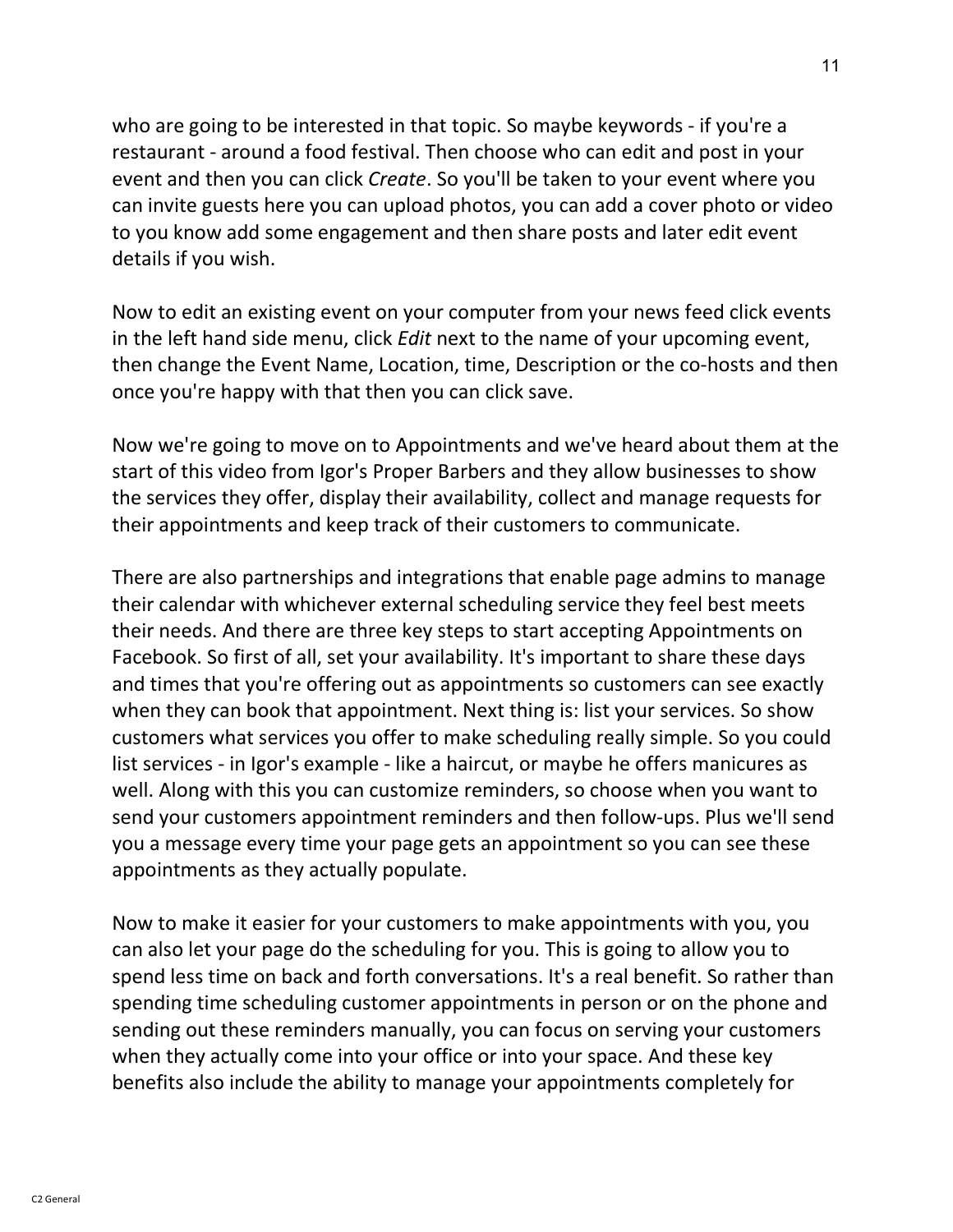free. So you don't have to spend money on costly online scheduling services, you already have everything you need to get started with on Appointments with Facebook, once you get that Facebook business page setup.

So key things to remember on Appointments: first of all, notify. To prevent noshows by automatically sending your customers confirmation reminders and follow-ups through messenger or text messages so keeping those lines of communication open. Also, manage all of your bookings from a calendar on your page. This can be synced with your personal calendar as well, so you're not having to constantly check between the two. Also, to go on with this keep track of customers contact information and appointment history through a contact list. There's a lot of benefits to setting up appointments with Facebook if you offer that service.

### Facebook Jobs

We're now going to move on to talking about posting jobs on Facebook. And today, hiring qualified workers can be a major challenge for small businesses. Now on one hand, thanks to the innovations and technology and online job boards, it's very easy to apply for jobs. But on the other hand, this has made many businesses feel the need to kind of cover all bases in their approach when they're actually searching for their candidates. So they're publishing and managing their openings across multiple job sites which can be tiresome and can take up a lot of time.

Jobs on Facebook is a tool that makes it easy to reach engage and hire the right candidates. So a job listing on Facebook has the potential to reach people in several different ways. So you can reach people through Facebook pages, through the Facebook Jobs bookmark, through Facebook Marketplace, and also in people's news feeds. Now using Jobs on Facebook is easy, it's efficient, and it's free. So post your job openings as you would when you're drafting a post on your page and complete a few details about the role. So include the title and some of the responsibilities. Now after posting that job you're able to be able to track and review the applications as they come in.

Then you want to contact applicants and schedule the interviews and you can do this through Facebook Messenger so you don't have to leave the platform, and as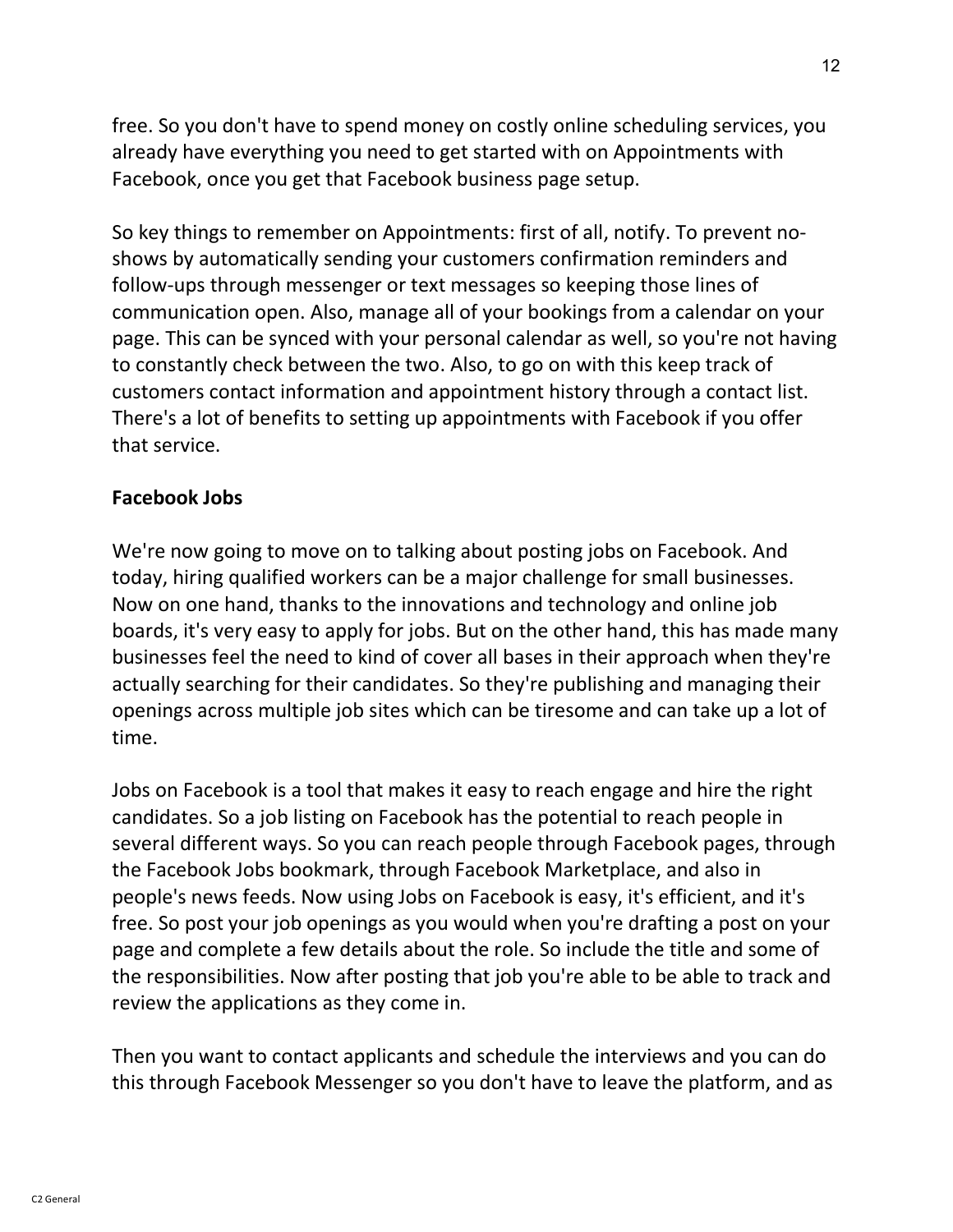mentioned earlier, like other posts, you can boost your job posts to reach larger or more targeted audiences so pay a little bit of money and get that job post in front of somebody that otherwise wouldn't have seen it.

What's important to notice is that all of this can be completed on your mobile device and every stage of the job's posting process happens all in one place. Let's also have a look at it from the perspective of the job applicant. So Jobs posts may appear in their news feed they may appear in the new bookmarks for jobs and applicants can also search for job postings in the search bar, so you know, on the location and the type of job that they're looking for. When they click on the Apply now button a form will open that's pre-populated with information from their profile on Facebook. Now applicants can always review and edit their information before actually submitting it, but it's doing some of the work for them.

And we've got a few best practices to keep in mind for jobs. So first of all use well thought out job descriptions so people know exactly what they're applying for and provide these key details so that accurate job title and the location is going to increase the relevancy and help potential employees discover that job opening correctly. Now along with this, you need to get those key bits of information about the role in there and this is going to really help the employee or potential employee searching this role. Make sure you detail the salary, benefits and the work hours for the job opening and keep that language simple as well. To go along this, use additional questions, so learn about job candidates really quickly by adding extra questions to those that we've already got in there. Now one of the key benefits is it allows you to stay organised so keep track of applicants with the jobs management tool where you can organise interviews and then manage the status of all the applicants really easily. It's also really important to respond promptly so don't leave your applicants hanging. Respond in a timely manner to let people know where they stand.

And let's have a look at how a business can use jobs really effectively to find the right talent for their business. So in 2005 when hurricane Katrina hit New Orleans, Michelle Ingram and her family lost everything. Then while raising a two-year-old and rebuilding the house and life Michelle created Zeus's Place to rescue animals affected by the hurricane. So in 2017, 85% of their pets were adopted through Facebook. And as a business they were thriving and Zeus's place was opening two more locations and Michelle needed to hire more help. So she started off by